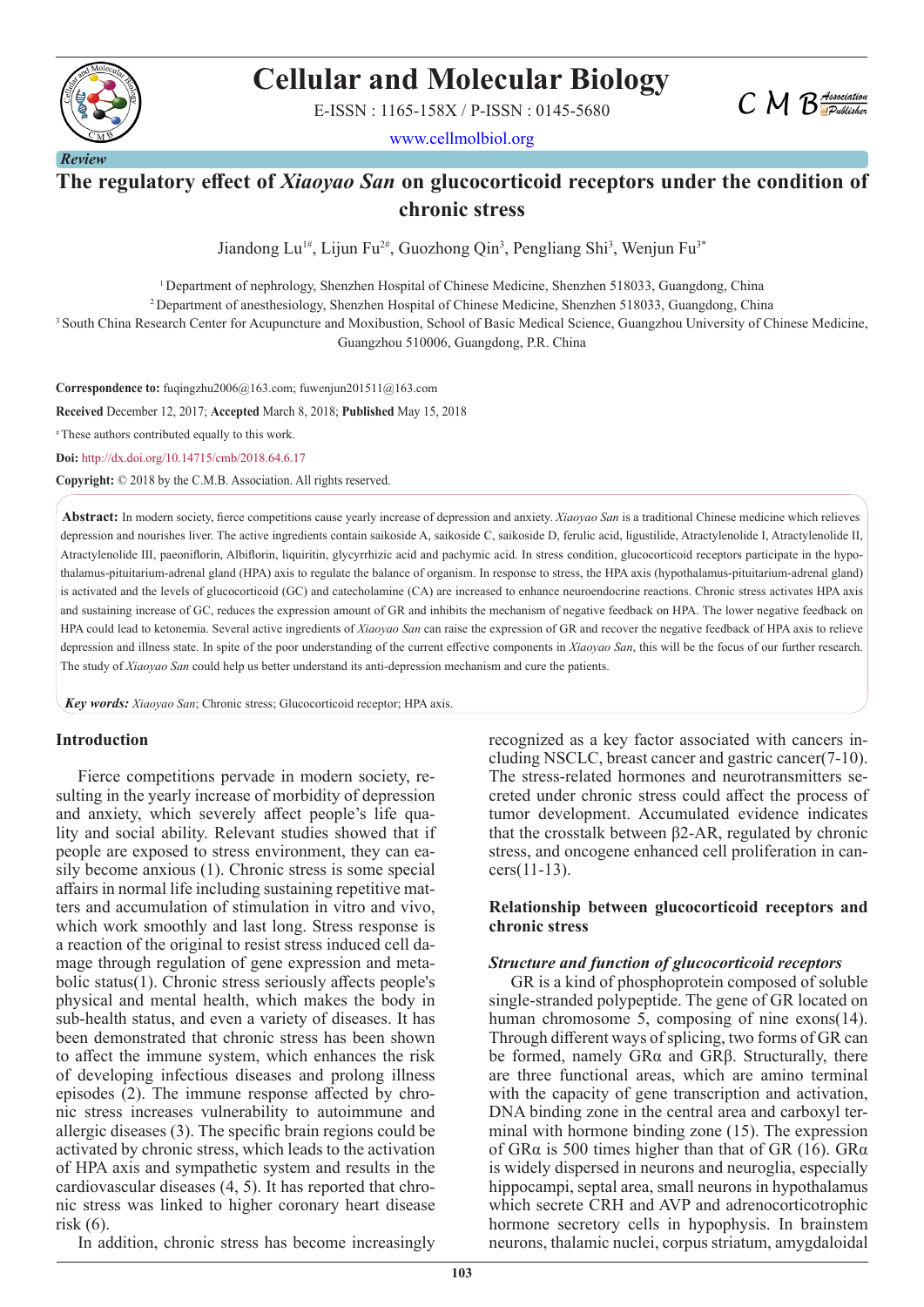nucleus and cortex, GRα are also very abundant. GRβ only exists in the neurons of hypothalamus and hippocampi, and its amount is only 1% of  $GRa(16-18)$ .

When glucocorticoid receptors combine with glucocorticoid in the target cells, hormone and its receptor compound bind with specific DNA sequence, namely glucocorticoid response element to regulate the expression of specific target genes. The glucocorticoid receptor has three functions. Firstly, it participates in the stress response of the body, raises the sensitivity of angiocarpy towards catecholamine and accelerates proteolysis and gluconeogenesis; secondly, it can resist inflammation and enhance immunity; thirdly, GR can also promote apoptosis. Clinically, the occurrences of many diseases are closely related to the expression of GR.

#### *Glucocorticoid receptors and chronic stress*

Stress is a non-specific adaptive reaction when the organism receives strong or harmful stimuli, which causes the psychological and physiological imbalance of internal environment. Stress response is involved in many biological systems, mainly including sympathetic-adrenal medullary system (SAS) and hypothalamipituitary-adrenal (HPA) axis. In response to stress, the high levels of glucocorticoid (GC) and catecholamine (CA) are considered as the symbols(19, 20). Its main feature is the enhancement of neuroendocrine reactions, manifested as the excited HPA axis (hypothalamus-pituitarium-adrenal gland) and the increase of endogenous stress hormone and glucocorticoid. Its purpose is reinforcing immunity, maintaining and recovering homeostasis. GR can only be activated in high GC concentration due to low appetency. GR mainly gives negative feedback to HPA axis. In hippocampus, pituitarium and anterior ventricles, glucocorticoid receptor is the main regulator of HPA axis negative feedback, especially in the hippocampus (21) (Figure 1). Research shows that when the body initiates stress reaction, HPA will make adrenal gland secrete large amount of adrenocortical hormone which will further down-regulate glucocorticoid receptor in hippocampus to inhibit the excitement of HPA axis (22). GR is relevant with many kinds of disease, such as Cushing syndrome, depression, diabetes



and angiocardiopathy, etc. Many sicknesses related to stress, such as burn, scald and shock are found to be abnormal in GR(23).

GR protein expression was down-regulated in the hippocampus of rat with chronic stress, but MR protein expression was increased(24). It has been observed that the mRNA level of GRα decreased and expression of GRβ increased in gastric mucosal cells of multiple injuries induced gastric mucosal damage mouse model. The decrease of GR is an important factor of the damage of irritable gastric mucosa after multiple injuries(25). In the chronic stress T2DM rats, the GR expression of the islet cells rises, while the GR expression in the liver cell goes down(26).

#### **The effects of** *Xiaoyao San* **on diseases**

In traditional Chinese medical science, it was considered that aberrant emotion makes people disorder of blood and imbalance of Yin and Yang. The abnormal condition of body is associated with disease morbidity and its mechanism in traditional Chinese medical science has a lot in common with stress theory. Stress induced homeostasis maybe a major cause of related disease(27). *Xiaoyao San*, firstly reported in Tai Ping Hui Min and JiJu Fang, has function of clearing liver, removing stress, nourishing blood and strengthening spleen(28, 29).

This is the comprehensive review outlining recent updates on association of *Xiaoyao San* with nervous system and its pharmacologic mechanism. In this paper, we provide an overview of *Xiaoyao San* and focus on its effects on chronic stress. The comprehension of bioactive constituents and mechanism of *Xiaoyao San* will help us choose appropriate drugs and cure depression patients under chronic stress.

## **Active ingredients involved in** *Xiaoyao San*

*Xiaoyao San* plays essential roles to clear liver, strengthen spleen, nourish blood and regulate menstruation, used widely in clinic. *Xiaoyao San* mainly contains thirteen active ingredients, which are saikoside A (C<sub>42</sub>H<sub>68</sub>O<sub>13</sub>), saikoside C (C<sub>48</sub>H<sub>78</sub>O<sub>18</sub>), saikoside D ( $C_{42}H_{68}O_{13}$ ), ferulic acid ( $C_{10}H_{10}O_4$ ), ligustilide  $(C_{12}H_{14}O_2)$ , Atractylenolide I  $(C_{15}H_{18}O_2)$ , Atractylenolide II (C<sub>15</sub>H<sub>20</sub>O<sub>2</sub>), Atractylenolide III (C<sub>15</sub>H<sub>20</sub>O<sub>3</sub>), paeoniflorin  $(C_{23}H_{28}O_{11})$ , Albiflorin  $(C_{23}H_{28}O_{11})$ , liquiritin  $(C_{21}H_{22}O_9)$ , glycyrrhizic acid  $(C_{42}H_{62}O_{16})$ , pachymic acid  $(C_{33}H_{52}O_5)(30)$ . The active ingredients and their functions are showed in Table 1.

Saikosaponins can protect patients against depression. Its mechanism might be related to neural protection mechanism and resistance of endoplasmic reticulum (ER) associated stress pathways and mitochondrial apoptosis pathways(31). Saikosaponins can also regulate inflammatory mediator by inhibiting MAPK and NF-κB pathways in stimulus RAW 264.7 cells model and playsanti-inflammatory roles(32). Using gas chromatography-mass spectrography, Zhou's study showed that the volatile and lipophilic constituents in *Xiaoyao San* can resist depression, mainly including ligustilide, palmitic acid, Atractylenolide I and Atractyleno-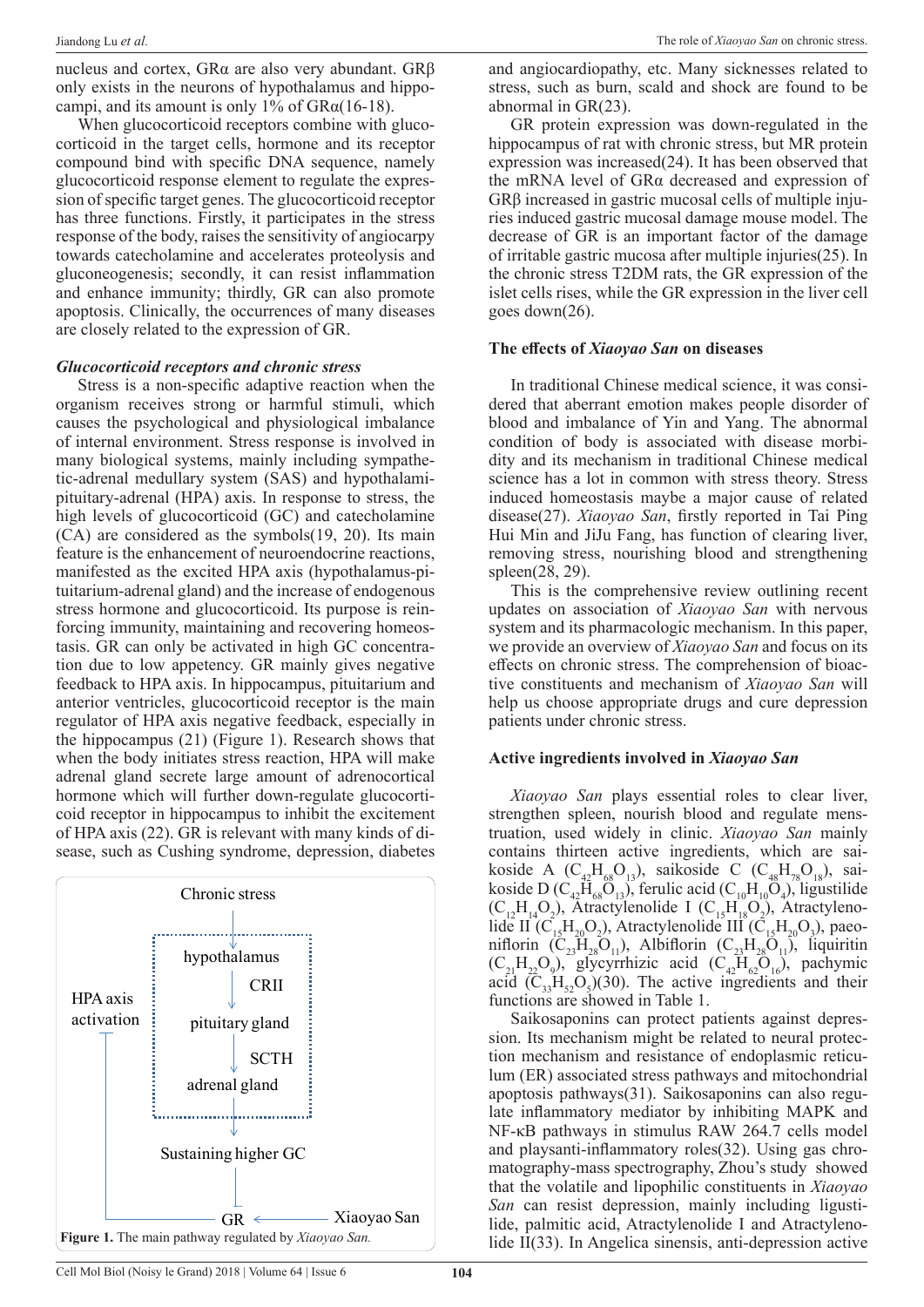| <b>Active ingredients</b> | <b>Functions</b>                                                                                                                                                           | Reference | <b>Structural formula</b> |  |
|---------------------------|----------------------------------------------------------------------------------------------------------------------------------------------------------------------------|-----------|---------------------------|--|
| Saikosaponins             | be rela ted to neural neural protection<br>mechanism and resistance of endoplasmic<br>reticulum (ER) associated stress pathways and<br>mitochondrial apoptosis pathways    | (31)      |                           |  |
| Paeoniflorin              | nourishing blood and liver might be related to<br>HPA axis and monoamine neurotransmitter                                                                                  | (36)      | $C_{23}H_{28}O_{11}$      |  |
| Saikosaponin d            | strong bioactivity with wide biological activity,<br>such as anti-cancer, immune regulation,<br>sedation, anti-epileptic and anti-depression                               | (46)      | $C_{42}H_{68}O_{13}$      |  |
| Albiflorin                | related to the inhibition of HPA axis'<br>hyperfunction, resist depression without<br>activate or inhibit the central nervous system                                       | (67)      | $C_{23}H_{28}O_{11}$      |  |
| Curcumin                  | potential regulation function on central nervous<br>system                                                                                                                 | (52)      | $C_{21}H_{20}O_6$         |  |
| L-menthone                | be related to increase of the expression of GR<br>mRNA and inhibition of over-activity of HPA<br>axis                                                                      | (55)      | $C_{10}H_{18}O$           |  |
| Liquiritin                | relieve the depression syndrome                                                                                                                                            | (56)      | $C_{21}H_{22}O_9$         |  |
| Sodium Ferulate           | prevent DNA from damage, inhibit cell<br>apoptosis, protect endothelial cells, promote<br>vascular smooth muscle cells proliferation and<br>improve the local blood supply | (57)      | $C_{10}H_0NaO_4$          |  |

constituents include coniferyl ferulate, ligustilide and Z-butylidenephthalide(34), Liquiritin and isoliquiritin can up-regulate the 5-HT and NE in the hippocampus, hypothalamus and cerebral cortex of the stressed rats, help in grelieve depression(35).

Paeoniflorin, the effective constituent of radix paeoniaealba, its mechanism of nourishing blood and liver might be related to HPA axis and monoamine neurotransmitter. Paeoniflorin can increase number of peripheral erythrocytes and hemameba, consumption of carbohydrate and weight of body in the chronic stressed induced rats. Its mechanism might be involved in up-regulate ACTH in the serum of HPA axis, 5-HT and DA in the hippocampus of the rats. Paeoniflorin produces protective effect against glutamate induced neurotoxicity in PC 12 cells through regulating the membrane potential of chondriosome and Bcl-2/Bax pathway(36). Total glycosides of peony's neural protective effects against neurovirulence induced corticosterone in PC 12 cells might be related to its anti-oxidation effects(37-39).

#### *Xiaoyao San***'s effective constituents regulate the glucocorticoid receptors under the condition of chronic stress**

The most important feature of stress response is activation of HPA axis and increase of GC secretion(40). When the stress induced signals in central nervous reaches to paraventricular nucleus (PVN), CRH is secreted and promotes adrenocorticotropic hormone (ACTH) synthesize and secrete. ACTH promotes adrenal cortex zona fasciculateneticularis synthesize and secret GC to induce stress response reaction. Through binding with glucocoriticoid receptor (GR), GC plays its biological effects in body(27, 40). PVN-CRH/HPA axis interacts with LC-NE/SAS axis and form a positive feedback loop. Activation of a system often active another system(27). In chronic stress state, HPA axis' constant excessive activation can lead to the dysfunction of neural-endocrine-immune system, but *Xiaoyao San* and its modifications can improve this state at different levels. The study of Sun et al.(41) finds that *Xiaoyao San* can down-regulate the active state of HPA axis of the CUMS depression model significantly, and also glucocorticoid receptor is the target of *Xiaoyao San*'s anti-depression function. Danggui Shaoyao Powder can significantly reduce the activity of G-6-Pase in the liver of the chronic stress rat and the level of CRH, ACTH, CORT and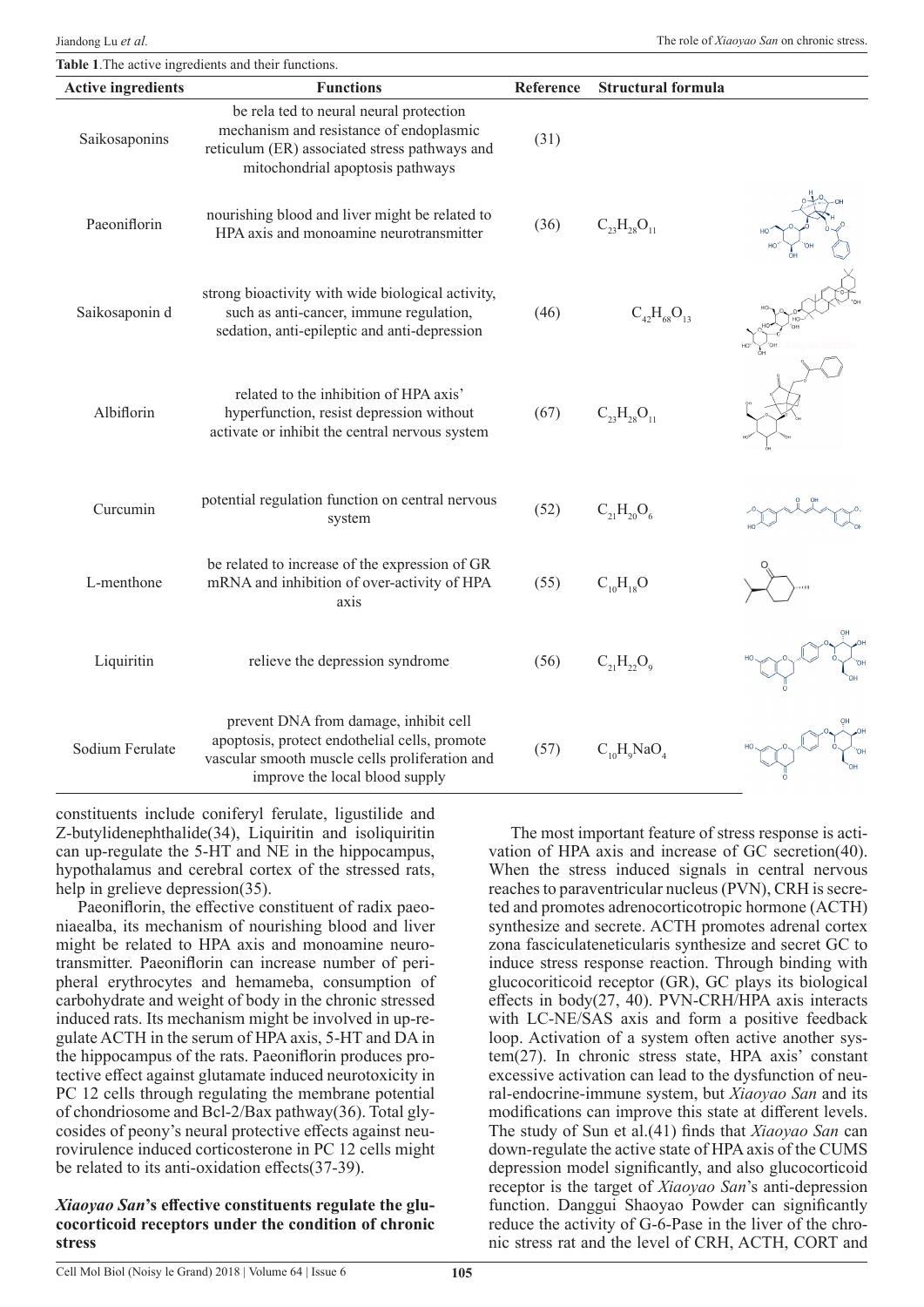INS. *Xiaoyao San* regulate the balance of expression of GR in hippocampal neuron, especially synergistic effect with MK-801. It is speculated that the synergistic effects of *Xiaoyao San* and MK-801 can recover the negative feedback of hippocampus in chronic stress condition, but the mechanism need more validation. *Xiaoyao San* treatment corrects the imbalance expression state of subunits of NR, promotes recovery or maintaining of normal ratio of NR2A and NR2B, keeps the calcium homeostasis in cells and resists down-regulated iGR level induced by chronic stress. These function play key roles in keep normal state of hippocampus nerve cells to protect neuron and relieve the stress induced injury(27). Only MK-801 can't block calcium overload and low level of iGR in chronic stress microenvironment. MK-801 and *Xiaoyao San* jointly suppress NR activation, keep number and activation of NR, inhibit calcium overload, maintain balance of calcium level and suppress downregulated iGR(27). *Xiaoyao San* maintains steady state of iGR in hippocampus nerve cells through multi-pathways, especially Glu-NR-Ca2 + -cAMP-iGR signaling pathway(27).

*Xiaoyao San* protects nerve cells through two ways: inhibition of stress induced synapse or synapse connection atrophy and promotion new synapse germination, to resist chronic stress damage structure of nerve synapse(42, 43).

Sustaining over-excitation of HPA axis in chronic stress treated rats increase the concentration of serum corticosterone aberrantly. RU-38486, a GR inhibitor, can resist this chronic stress induced high blood corticosterone and decreased serum corticosterone level. *Xiaoyao San* can repair chronic stress caused rats hippocampus injury and regulate the negative feedback loop. The constituents of Xiaoyao San are complex, the biological active constituents, biological mechanism and molecular targets are still unclear(44, 45).

# **Saikosaponind**

Saikosaponin is the main bioactive constituent of radix bupleuri. Based on chemical structure, it has been classified as Saikosaponin a, b, c, d, all being pentacyclic triterpene oleanane ramification. Saikosaponin d has strong bioactivity with wide biological activity, such as anti-cancer, immune regulation, sedation, anti-epileptic and anti-depression, etc. It can partially reverse the dysfunction of mitochondria and inhibit the mitochondria apoptosis pathway to protect PC12 cell from being traumatized by corticosterone through regulating the operation of mitochondria and glucocorticoid receptor in the cell nucleus(46). Some studies show that saikosaponin d can raise the expression of GR mRNA in HL60 cells and inhibit the growth of cells (47).

## **Albiflorin**

It believes that albiflorin can resist depression through regulate the central nervous system(48). Albiflorin can significantly reverse the increase of corticosterone in serum and adrenocorticotrophic hormone in the rats of olfactory bulbectomy model. In addition, Western blot shows that albiflorin can increase the expression of glucocorticoid receptor in hippocampus. It

exemplifies that albiflorin has obvious anti-depression function towards the rats, the mechanism of which is related to the inhibition of HPA axis' hyperfunction(49).

#### **Curcumin**

In recent years, more and more traditional Chinese medicines are paid attention and used to cure physical and mental illnesses, such as curcumin. Curcumin is a major biological active constituent of another Chinese herbal compound, Jieyu pill(50, 51). In ancient China, Jieyu pill was used to promote qi circulation and relieve depression and was effective to treatment of neurological and psychotic disorders. In American, curcumin has been approved by the FDA and used as the 3th generation anti-tumor drug. Due to its low toxic and side effect, it has broad application prospects(50, 52). In recent studies, curcumin can relieve the poor cognitive function caused by Alzheimer's Disease, which suggests that its potential regulation function on central nervous system(52, 53).

Xu et al. (54) adopted multiple constant and unpredictable ways of stimulation for 20 days to build the chronic stress depression model of the rats. They used this model to conduct experiment and found that the experiment group has higher ratio of the weight of adrenal gland to that of body, higher density of adrenal cortex, higher level of corticosterone in serum and lower expression of GR mRNA. Small amount of curcumin can reverse these changes and meanwhile reserve the reduction of the amount of brain derived neurotrophic factor (BDNF) caused by stress.

## **l-menthone**

Some studies(55) show that 15 mg/kg of l-menthone can significantly shorten the time of forced swimming and tail suspension for the rats, and reduce the expression of GR mRNA and BDNF. Thus, it can be seen lmenthone's mechanism of anti-depression can be related to increase of the expression of GR mRNA and inhibition of over-activity of HPA axis.

# **Liquiritin**

Zhao et al. (56) used liquiritin to treat chronic stress rats for three weeks and found that it can relieve the depression syndrome, such as active degree, weight, food intake, forced swimming time. The effective dosage is 20 mg/kg. With the increase of liquiritin, the concentration of GR receptors in hippocampus of the rats decreases. However, there is no significant difference between experimental group and control group.

## **Sodium Ferulate (SF)**

Sodium ferulate is a steady, low-toxic, water-soluble endothelin receptor inhibitor, which can prevent DNA from damage, inhibit cell apoptosis, protect endothelial cells, promote vascular smooth muscle cells proliferation and improve the local blood supply(57). Sodium ferulate can relieve the symptom of glucocorticoids-induced osteoporosis which may be involved in its inhibition function to GR(58, 59). The clear function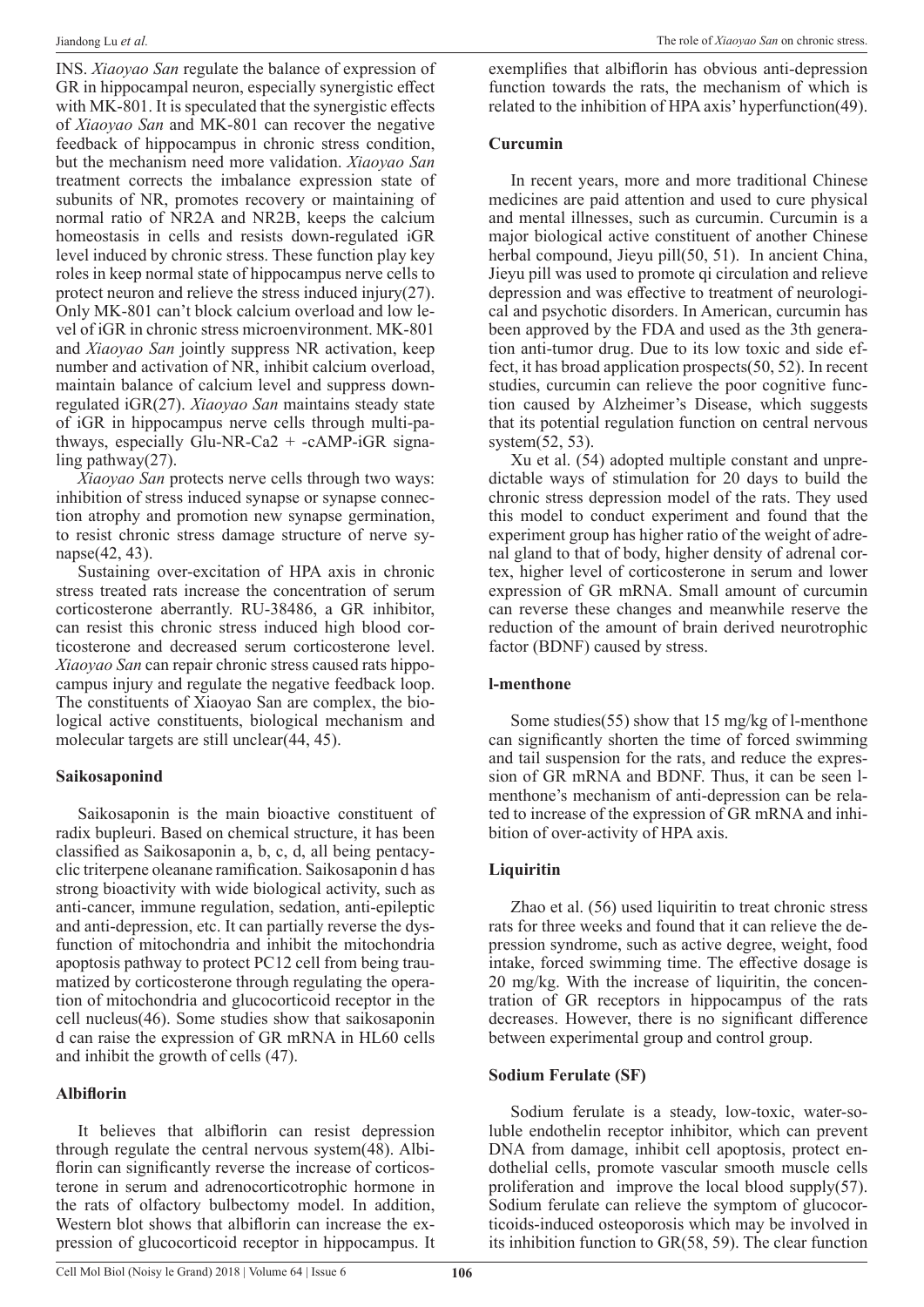#### of sodium ferulate in *Xiaoyao San* is unknown, but its function in depression needs more attention. **Application of** *Xiaoyao San* **in chronic stress**

It has accumulated studies to explore the causes of depression, such as single amine neurotransmitted and receptor theory, immune system-cytokines theory, glutamate in nervous system theory, endocrine-stress theory. Traditional Chinese medicine believes that disorders of emotions is related with liver's catharsis, thus the treatment should focus on liver. *Xiaoyao San* firstly was reported in *Tai Ping Hui Min and JiJu Fang*, composed of radix bupleuri, atractylodes, Angelica sinensis, peony, Poriacocos, mint, dried ginger and liquorice. Radix bupleuri and peony are the main ingredients of *Xiaoyao San*. It is mainly used to soothe the liver, remove the stress, nourish blood and strengthen spleen. In modern clinical practice, the original formula and modified ones are used to treat chronic stress, anxiety and depression (28, 29). In *Xiaoyao San*, radix bupleuri and mint relieve depression and nourish liver, radix paeoniaealba and angelica sinensisastring yin and nourish blood, atractylodes, pahymeliquorice and gingers strengthen spleen. *Xiaoyao San* soothes the liver and relieves remove the stress through regulating hippocampi, amygdaloidal nucleus, HPA Axis, immune system and each target organ. Obviously, *Xiaoyao San* can resist the behavioral change caused by chronic stress. *Xiaoyao San* can regulate AMPA receptor subunit mRNA expression in hippocampal CA1 region and amygdale increase stress induced decrease 5-hypothalamic (5-HT), dopamine (DA) and norepinephrine (NE) levels, downregulate the contents of leptin and leptin receptor (ob-R) and neuropeptide Y (NPY) in the hypothalamus of stressed rats, regulating the symptoms such as appetite decrease and bodyweight loss (60), increase postsynaptic density protein 95 (PSD-95) and synaptophysin (SYP) on the hippocampal nerve synapses and improving synaptic plasticity, reversing CIS induced learning and memory deficit of rats with chronic stress (61). The effects of *Xiaoyao San* on depression may be involved in regulation of the dysfunctions of energy metabolism, amino acid metabolism and gut microflora changes (62).

Regulation of the metabolism of amino acids, energy and glycogen might be one mechanism of *Xiaoyao San* induced chronic stress resistance (63). It can also ease anxiety, which might be related with the up-regulation of amygdaloidal nucleus's CRF1R and BDNF in the stressed rats (64).

#### **Conclusions**

Glucocorticoid receptors is a key factor of chronic stress (65). Most studies show that the decrease of GR expression can reduce the feedback of HPA axis mediated by GR for chronic stress patients(66). Chronic stress activates HPA axis, reduces the expression amount of GR and inhibit the mechanism of negative feedback on HPA. *Xiaoyao San* can raise the expression of GR and recover the negative feedback of HPA. Its main active constituents include saikosided, albiflorin, curcumin, and l-menthone. The opposite effects of liquiritin need to be further studied.

# **Acknowledgements**

This work was supported by Science and Technology Program of Guangzhou (No. 201607010367) and Elite Youth Education Program of Guangzhou University of Chinese Medicine (No. QNYC20140104).

#### **Conflicts of interest**

The authors declare that there is no conflict of interests regarding the publication of this paper.

## **References**

1. Tang Haibo KC, Yao Shuqiao. Susceptibility to anxiety disorders . Review of stress development (in Chinese). Chinese Journal of Clinical Psychology 2008; 16: 222-224.

2. Lagraauw HM, Kuiper J, Bot I. Acute and chronic psychological stress as risk factors for cardiovascular disease: Insights gained from epidemiological, clinical and experimental studies. Brain Behav Immun Nov 2015; 50: 18-30.

3. Dhabhar FS. Psychological stress and immunoprotection versus immunopathology in the skin. Clin Dermatol Jan-Feb 2013; 31(1): 18-30.

4. Pereira VH, Cerqueira JJ, Palha JA, Sousa N. Stressed brain, diseased heart: a review on the pathophysiologic mechanisms of neurocardiology. Int J Cardiol Jun 5 2013; 166(1): 30-37.

5. Golbidi S, Frisbee JC, Laher I. Chronic stress impacts the cardiovascular system: animal models and clinical outcomes. Am J Physiol Heart Circ Physiol Jun 15 2015; 308(12): H1476-1498.

6. Ebstrup JF, Jorgensen T. [Stress and cardiovascular disease]. Ugeskr Laeger Jan 23 2012; 174(4): 204-207.

7. Lu D, Andersson TM, Fall K et al. Clinical Diagnosis of Mental Disorders Immediately Before and After Cancer Diagnosis: A Nationwide Matched Cohort Study in Sweden. JAMA Oncol Sep 1 2016; 2(9): 1188-1196.

8. Fox JP, Philip EJ, Gross CP, Desai RA, Killelea B, Desai MM. Associations between mental health and surgical outcomes among women undergoing mastectomy for cancer. Breast J May-Jun 2013; 19(3): 276-284.

9. Powell ND, Tarr AJ, Sheridan JF. Psychosocial stress and inflammation in cancer. Brain Behav Immun Mar 2013; 30 Suppl: S41-47.

10. Harris LN, Bauer MR, Wiley JF et al. Chronic and episodic stress predict physical symptom bother following breast cancer diagnosis. J Behav Med Dec 2017; 40(6): 875-885.

11. Shi M, Yang Z, Hu M et al. Catecholamine-Induced beta2-adrenergic receptor activation mediates desensitization of gastric cancer cells to trastuzumab by upregulating MUC4 expression. J Immunol Jun 1 2013; 190(11): 5600-5608.

12. Liu D, Yang Z, Wang T et al. beta2-AR signaling controls trastuzumab resistance-dependent pathway. Oncogene Jan 7 2016; 35(1): 47-58.

13. Shi M, Liu D, Duan H et al. The beta2-adrenergic receptor and Her2 comprise a positive feedback loop in human breast cancer cells. Breast Cancer Res Treat Jan 2011; 125(2): 351-362.

14. Pujols L, Mullol J, Torrego A, Picado C. Glucocorticoid receptors in human airways. Allergy Oct 2004; 59(10): 1042-1052.

15. Schaaf MJ, Cidlowski JA. Molecular mechanisms of glucocorticoid action and resistance. The Journal of steroid biochemistry and molecular biology Dec 2002; 83(1-5): 37-48.

16. De Kloet ER, Vreugdenhil E, Oitzl MS, Joels M. Brain corticosteroid receptor balance in health and disease. Endocrine reviews Jun 1998; 19(3): 269-301.

17. Oakley RH, Sar M, Cidlowski JA. The human glucocorticoid receptor beta isoform. Expression, biochemical properties, and pu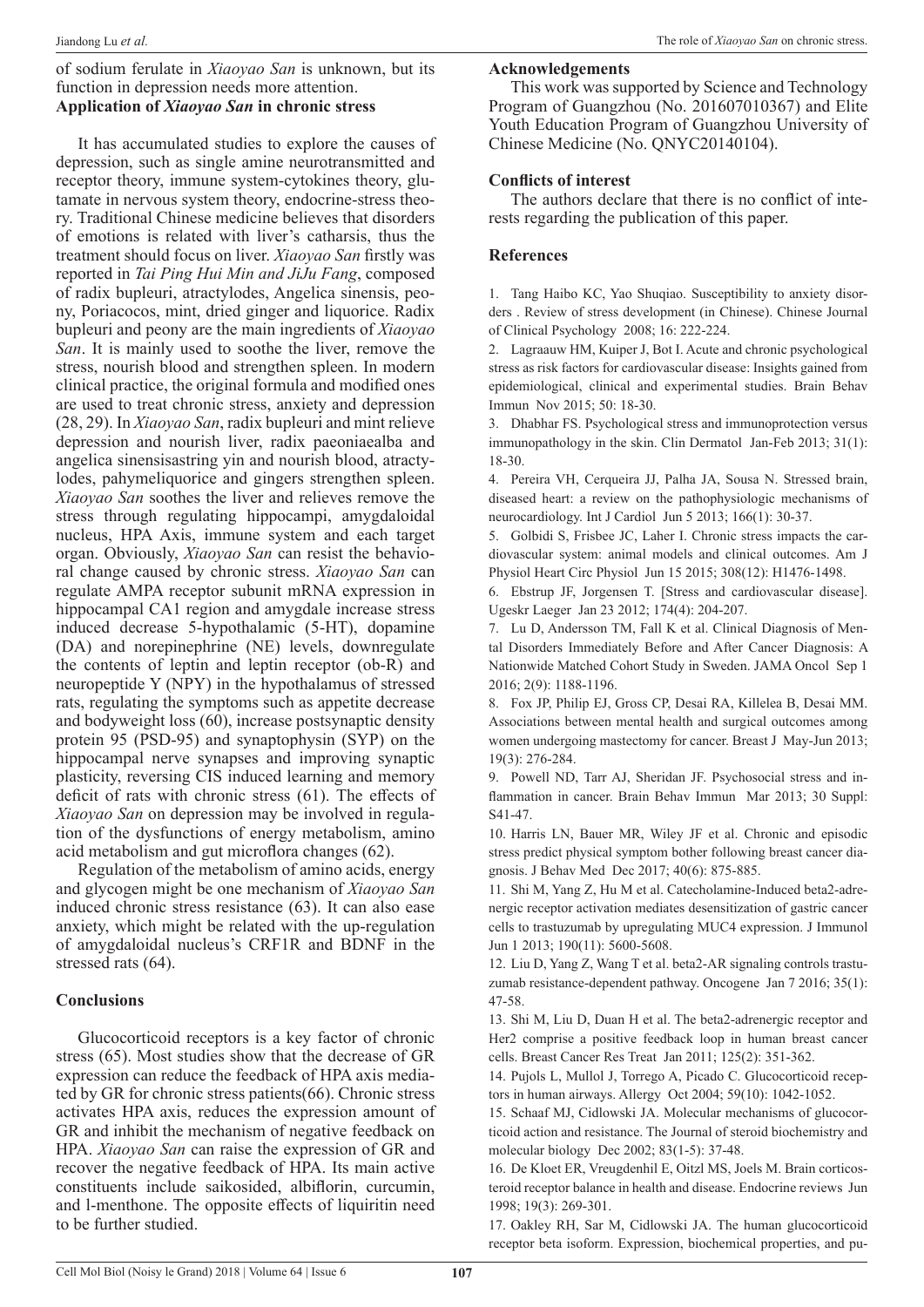tative function. The Journal of biological chemistry Apr 19 1996; 271(16): 9550-9559.

18. Pujols L, Mullol J, Roca-Ferrer J et al. Expression of glucocorticoid receptor alpha- and beta-isoforms in human cells and tissues. American journal of physiology Cell physiology Oct 2002; 283(4): C1324-1331.

19. Charmandari E, Tsigos C, Chrousos G. Endocrinology of the stress response. Annual review of physiology 2005; 67: 259-284.

20. Helmreich DL, Parfitt DB, Lu XY, Akil H, Watson SJ. Relation between the hypothalamic-pituitary-thyroid (HPT) axis and the hypothalamic-pituitary-adrenal (HPA) axis during repeated stress. Neuroendocrinology 2005; 81(3): 183-192.

21. Feldman S, Weidenfeld J. Electrical stimulation of the dorsal hippocampus caused a long lasting inhibition of ACTH and adrenocortical responses to photic stimuli in freely moving rats. Brain research Aug 17 2001; 911(1): 22-26.

22. Meaney MJ, Diorio J, Francis D et al. Early environmental regulation of forebrain glucocorticoid receptor gene expression: implications for adrenocortical responses to stress. Developmental neuroscience 1996; 18(1-2): 49-72.

23. Kadmiel M, Cidlowski JA. Glucocorticoid receptor signaling in health and disease. Trends Pharmacol Sci Sep 2013; 34(9): 518-530. 24. Murphy EK, Spencer RL, Sipe KJ, Herman JP. Decrements in nuclear glucocorticoid receptor (GR) protein levels and DNA binding in aged rat hippocampus. Endocrinology Apr 2002; 143(4): 1362-1370.

25. Ogias D, de Andrade Sa ER, Kasai A, Moisan MP, Alvares EP, Gama P. Fasting differentially regulates plasma corticosterone-binding globulin, glucocorticoid receptor, and cell cycle in the gastric mucosa of pups and adult rats. Am J Physiol Gastrointest Liver Physiol Jan 2010; 298(1): G117-125.

26. Zhou J, Zhang J, Luo X et al. Neu-P11, a novel MT1/MT2 agonist, reverses diabetes by suppressing the hypothalamic-pituitaryadrenal axis in rats. Eur J Pharmacol Oct 5 2017; 812: 225-233.

27. Qi S. The effects of Xiao Yaosan on stress damaged rats hippocampal neurons. . 2010.

28. Huidong B. Meta-analysis of therapeutic effects of Xiao Yaosan in brain stroke patients. Chinese Journal of Information on Traditional Chinese Medicine 2010; 9.

29. Fang X. The regulation function of Jawei Xiao Yaosan to depression emotion in stress insomniac patients. Chinese Archives of Traditional Chinese Medicine, 2009.

30. Yao G. The study to the targets of Xiao Yaosan anti-depression active constituents based on the network pharmacology. Acta Pharmaceutica Sinica 2015.

31. Li ZY, Guo Z, Liu YM et al. Neuroprotective effects of total saikosaponins of Bupleurum yinchowense on corticosterone-induced apoptosis in PC12 cells. Journal of ethnopharmacology Jul 30 2013; 148(3): 794-803.

32. Yang L, Liu J, Qi G. Mechanism of the effect of saikosaponin on atherosclerosis in vitro is based on the MAPK signaling pathway. Mol Med Rep Dec 2017; 16(6): 8868-8874.

33. Zhou Y, Ren Y, Ma Z et al. Identification and quantification of the major volatile constituents in antidepressant active fraction of xiaoyaosan by gas chromatography-mass spectrometry. Journal of ethnopharmacology May 7 2012; 141(1): 187-192.

34. Wenxia G. The resistence to depression of active constituents of angelica in Xiao Yaosan. Chinese Traditional and Herbal Drugs 2015.

35. Wang W, Hu X, Zhao Z et al. Antidepressant-like effects of liquiritin and isoliquiritin from Glycyrrhiza uralensis in the forced swimming test and tail suspension test in mice. Progress in neuropsychopharmacology & biological psychiatry Jul 1 2008; 32(5): 1179-1184.

36. Sun R, Wang K, Wu D, Li X, Ou Y. Protective effect of paeoniflorin against glutamate-induced neurotoxicity in PC12 cells via Bcl-2/Bax signal pathway. Folia neuropathologica / Association of Polish Neuropathologists and Medical Research Centre, Polish Academy of Sciences 2012; 50(3): 270-276.

37. Mao QQ, Xian YF, Ip SP, Tsai SH, Che CT. Protective effects of peony glycosides against corticosterone-induced cell death in PC12 cells through antioxidant action. Journal of ethnopharmacology Feb 16 2011; 133(3): 1121-1125.

38. Zhang LL, Wei W, Wang NP et al. Paeoniflorin suppresses inflammatory mediator production and regulates G protein-coupled signaling in fibroblast-like synoviocytes of collagen induced arthritic rats. Inflammation research : official journal of the European Histamine Research Society [et al] Aug 2008; 57(8): 388-395.

39. Montecucco C, Todoerti M, Sakellariou G, Scire CA, Caporali R. Low-dose oral prednisone improves clinical and ultrasonographic remission rates in early rheumatoid arthritis: results of a 12-month open-label randomised study. Arthritis research & therapy 2012; 14(3): R112.

40. Quan Y. Central control of HPA axis in stress response. PRO-GRESS IN PHYSIOLOGICAL SCIENCES 2000.

41. Sun Qi. The study of Xiao Yaosan function of Glu-NR-Ca~(2+)- GR signaling pathway in anti chronic stress neural center. Traditional Chinese Drug Research and Clinical Pharmacology, 2011(06): p 627-632 2011.

42. Xu Zhiwei AH, Wang Wenzhu. The effects of Xiao Yaosan on synapsis structural plasticity in stress rats hippocampus area. . Chinese Journal of Behavioral Medical Science 2006.

43. Ao Haiqing XZ, Wang Wenzhu. . The effects of Xiao Yaosan on PKC activity and calcium ion level in stress rats hippocampus synapsis. Shandong Journal of Traditional Chinese Medicine 2006. 44. Zhiwei X. The effects of Xiao Yaosan on negative feedback loop of HPA axis in chronic stress induced rats. Journal of Shanxi College of Traditional Chinese Medicine 2009.

45. Mizoguchi K, Yuzurihara M, Ishige A, Sasaki H, Chui DH, Tabira T. Chronic stress differentially regulates glucocorticoid negative feedback response in rats. Psychoneuroendocrinology Jul 2001; 26(5): 443-459.

46. Li ZY, Jiang YM, Liu YM et al. Saikosaponin D acts against corticosterone-induced apoptosis via regulation of mitochondrial GR translocation and a GR-dependent pathway. Progress in neuro-psychopharmacology & biological psychiatry Aug 4 2014; 53: 80-89.

47. Shizhong B. Saikosaponin-d up-regulate mRNA of glucoorticoid receptors in human acute promyelocytic leukemia cells to affect cell growth. CHINESE JOURNAL OF INTEGRATED TRADITIO-NAL AND WESTERN MEDICINE, 2000.

48. Wang YL, Wang JX, Hu XX et al. Antidepressant-like effects of albiflorin extracted from Radix paeoniae Alba. Journal of ethnopharmacology Feb 17 2016; 179: 9-15.

49. Lan C. The effects of albiflorin std to HPA axis and ethology in olfactory bulb resection model of rats depression. Chinese Journal of Pharmacology and Toxicology, 2014.

50. Wu X, Pfalzer AC, Koh GY et al. Curcumin and Salsalate Suppresses Colonic Inflammation and Procarcinogenic Signaling in High-Fat-Fed, Azoxymethane-Treated Mice. J Agric Food Chem Aug 23 2017; 65(33): 7200-7209.

51. Jianjun Z. The anti-depression function of albiflorin std (in Chinese). *Pharmacy and Clinics of Chinese Materia Medica.* 2011. 52. Gaihong A. The protective effects of curcumin on central nerve system in chronic stress induced depression mice model. 2013.

53. Mourtas S, Lazar AN, Markoutsa E, Duyckaerts C, Antimisiaris SG. Multifunctional nanoliposomes with curcumin-lipid derivative and brain targeting functionality with potential applications for Alzheimer disease. Eur J Med Chem Jun 10 2014; 80: 175-183.